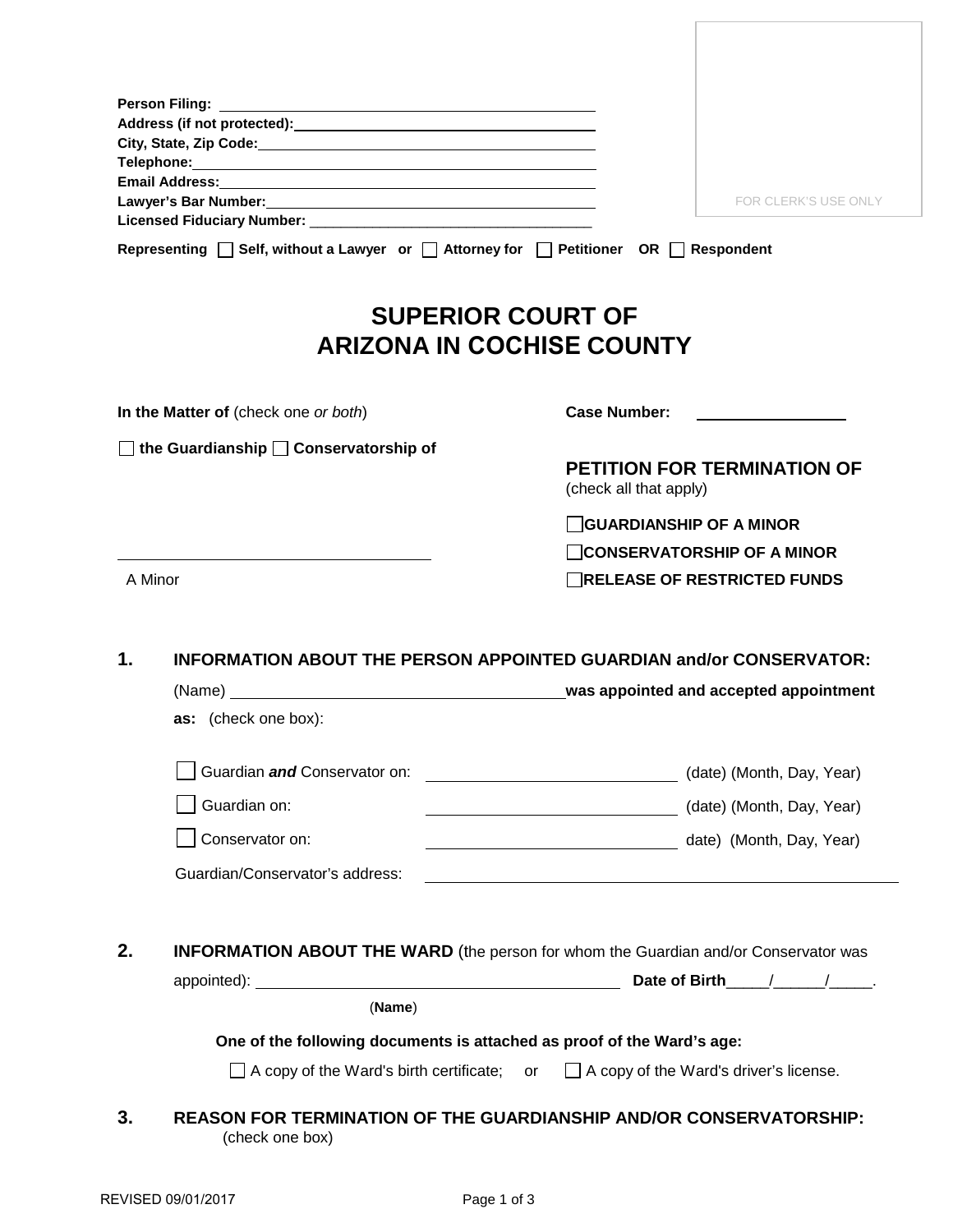| Case No. |  |
|----------|--|
|          |  |

| The Ward reached the age of 18, on | (date). $OR$ |
|------------------------------------|--------------|
|------------------------------------|--------------|

- $\Box$ **The need for the Guardianship and/or Conservatorship has terminated because the rights of the parents are no longer terminated or suspended by circumstances, parental consent or prior court order** *because* (explain):
- **The need for the Guardianship and/or Conservatorship has terminated because the Ward has died. The date of death was** (Attach copy of death certificate)

**Complete the information for number 4, 5, and 6 for Conservatorship only.**

## **4. RESTRICTED FUNDS: INFORMATION ABOUT THE CURRENT RESTRICTED ACCOUNT**:

- A. Amount now in restricted account: **\$**
- B. Financial Account number:
- C. Name and address of financial institution:

**Information about additional restricted accounts is listed on attached page.**

**5. STATEMENT ABOUT RESTRICTED FUNDS:** (check one box) **I HAVE NOT MADE** *or* **I HAVE MADE previous withdrawals from this or any other restricted account without a written of order of this Court,** as follows (explain carefully; give details about amount, date, reason):

## **6. REQUEST REGARDING RESTRICTED FUNDS:** (check one box)

- □ **I ask that the Ward's restricted funds be released to the Ward** in this matter because he or she is now an adult entitled to control the funds currently held for his or her benefit by the Conservator.
- $\Box$ **I ask that the Ward's restricted funds be released to the Ward's estate** because the Ward has died.
- $\Box$ **Other** (Explain)**:**